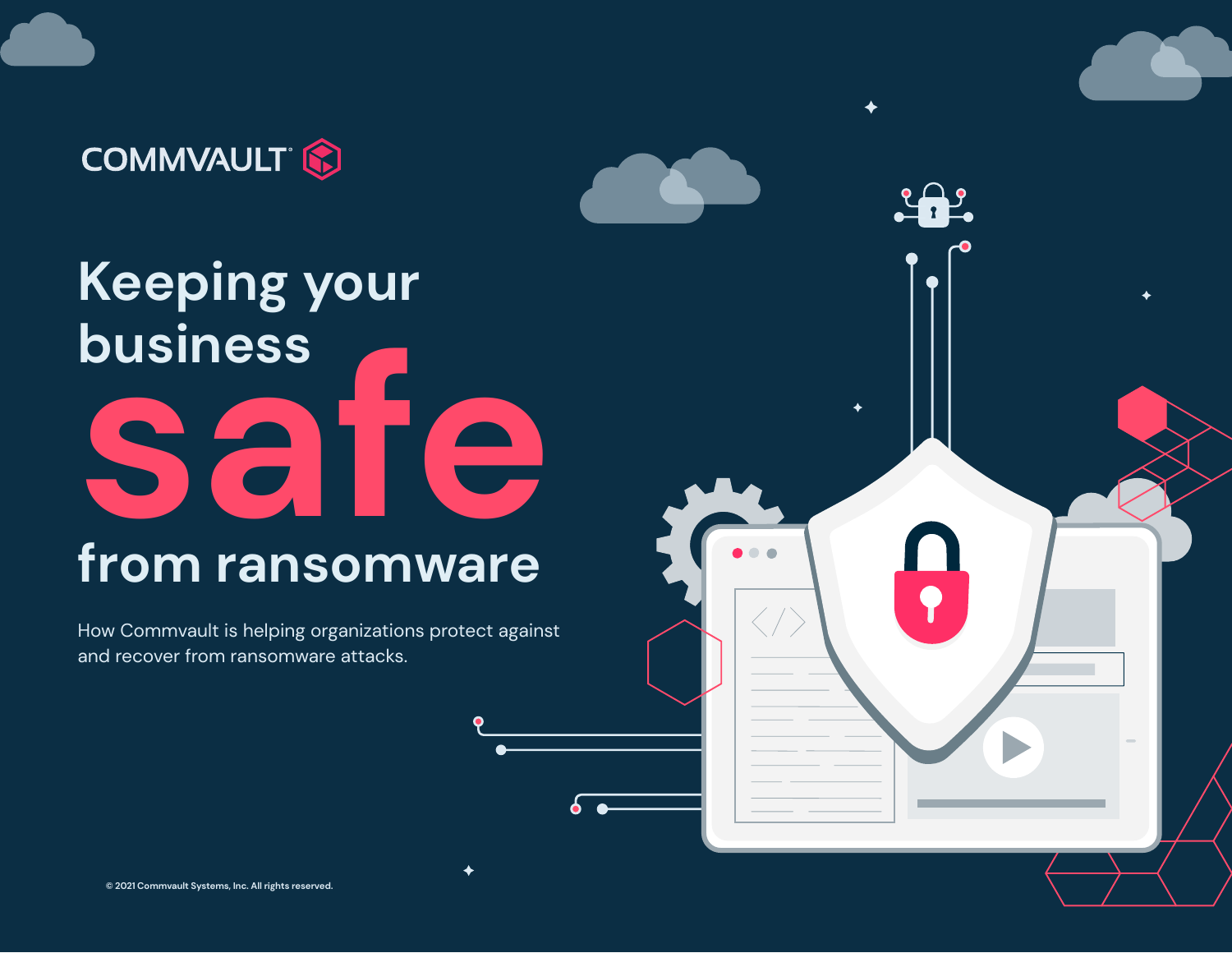### **When ransomware strikes, respond and recover quickly**



Just because your organization has not experienced a ransomware attack does not mean it never will. A ransomware attack is when a cybercriminal encrypts a victim's files and demands a ransom payment for keys to decrypt the data. Every 10 seconds, an organization becomes a victim of a ransomware attack.<sup>1</sup> Any organization that believes it can survive a ransomware attack without reliable data protection is sadly mistaken.

A ransomware attack should be a top concern for every organization. Having your data encrypted and held for ransom is a nightmare – and these attacks are increasing at an alarming rate.

Ransomware attacks are on the rise,<sup>5</sup> and it typically takes a long time to recover the data – if it is recoverable at all. Unfortunately, these types of attacks are expected to remain prevalent.

1 Phil Muncaster"One Ransomware Victim Every 10 Seconds in 2020," Infosecurity Magazine, February 25, 2021 2 Lance Whitney, "The Many Ways a Ransomware Attack Can Hurt Your Organization," TechRepublic (TechRepublic, June 16, 2021) 3 Shawn Henry, "Crowdstrike Services Cyber Frontline Report," n.d.





**29% reported attacks happened weekly or more frequently2**



**Ransomware attacks increased by 435% in 20203**



**60% of organizations experience a ransomware attack over 12 months4**

4 ESG Master Survey Results, 2020 Technology Spending Intentions Survey, January 2020. 5 Deep Instinct, 2020 Cyber threat Landscape Report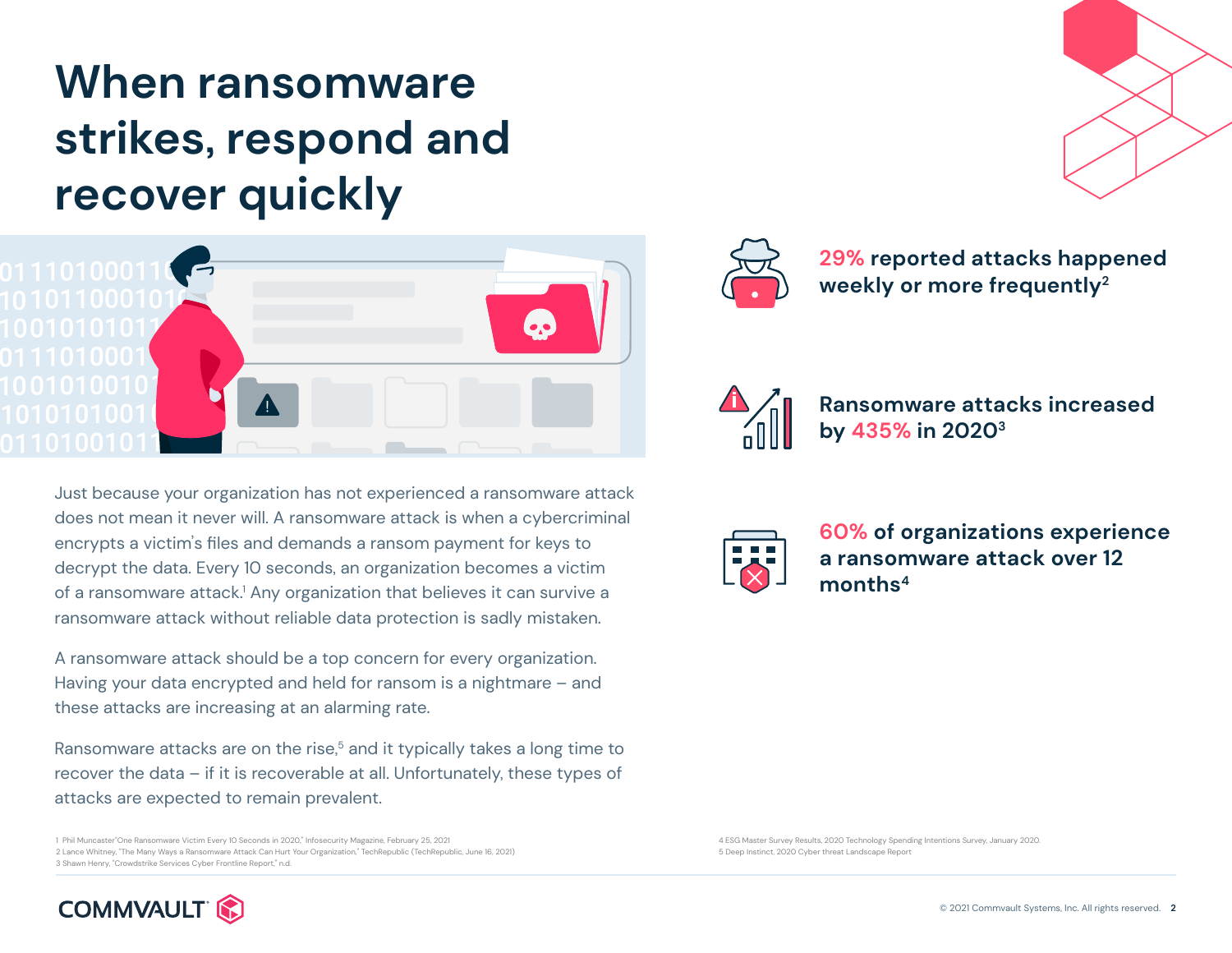## **The cost goes far beyond the payoff**

The consequences of a ransomware attack can be devastating. With downtime and costs expected to increase year-over-year, organizations must prepare to minimize the impact and expense – including negative financial impacts and damage to their brand.

The average ransom payment is around  $$154,000$ <sup>3</sup> but it can be much higher. For example, Oslo-based Norsk Hydro recently paid \$71 million to attackers.<sup>4</sup> In addition, it typically costs 10 times the ransom payment to restore the data, \$1.85M on average.<sup>5</sup> There's no way around it: no matter how you deal with a ransomware attack, the organization takes a hit in productivity, customer satisfaction, employee morale, and brand reputation.

1 Steve Morgan, "Cybercrime to Cost the World \$10.5 Trillion Annually by 2025," Cybercrime Magazine, April 27, 2021, https://cybersecurityventures.com/ hackerpocalypse-cybercrime-report-2016/.

2 Danny Palmer, "Ransomware Extortion Demands Are Growing, and so Is the Downtime Caused by Attacks," ZDNet (ZDNet, April 27, 2021) 3 Bill Siegel, "Ransomware Payments Decline in q4 2020," Coveware (Coveware: Ransomware Recovery First Responders, June 9, 2021)



**\$10 trillion spent on cybercrime by 20251**

**Firms on average experienced 23 days of downtime following an attack2**

**The average cost of an attack was \$154,000 in 2020<sup>3</sup>**

The setbacks organizations experience from ransomware attacks are profound, and full recovery can take months or often years. Therefore, organizations should ensure their data protection and management solution can help protect, detect, and recover from ransomware.

4 McAfee, The Hidden Costs of Cybercrime 2020, December 9, 2020 5 SOPHOS, The State of Ransomware 2021, April 2021

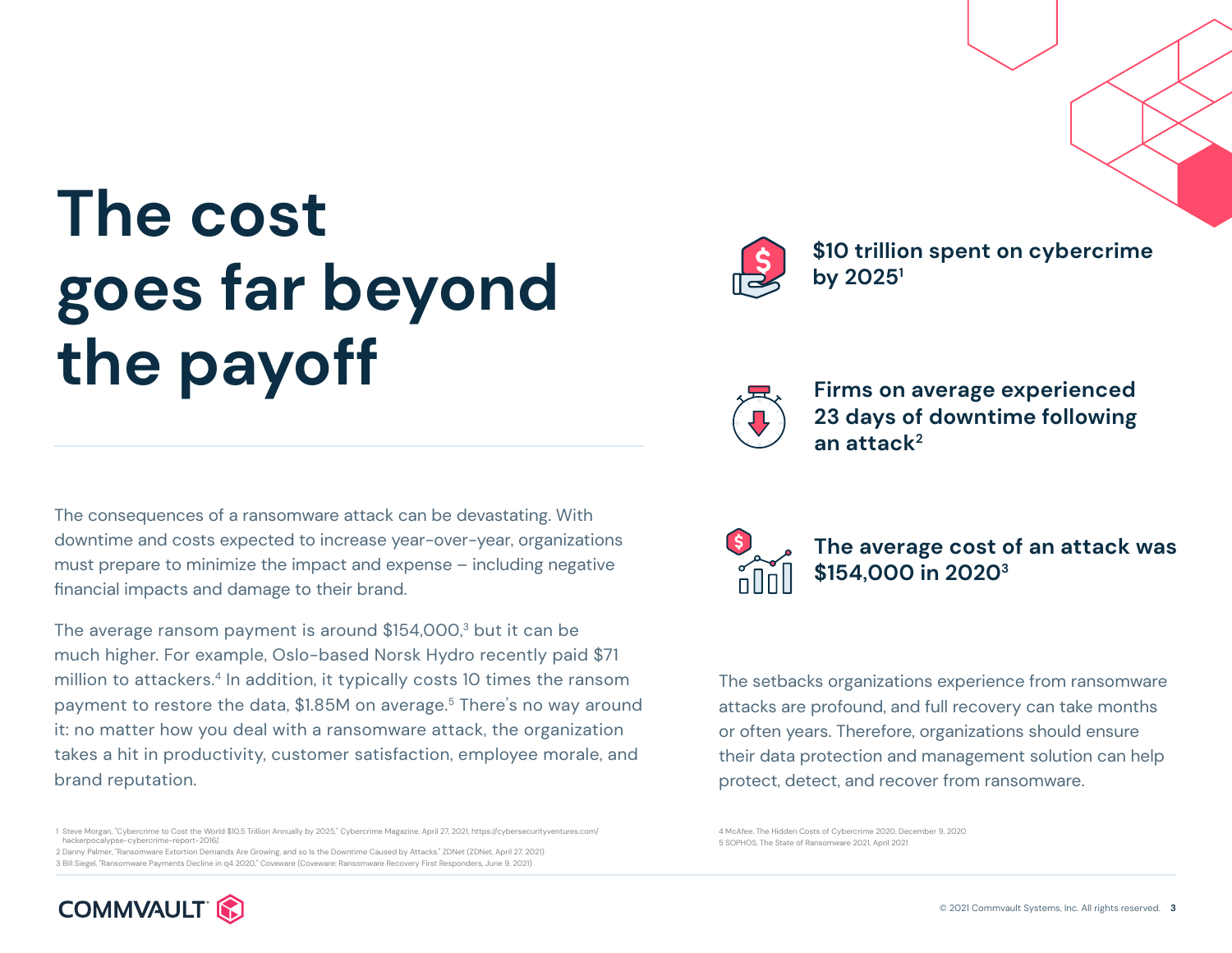### **Commvault ransomware solution**



Commvault is a recognized leader in providing data security that helps organizations protect, detect, and recover from ransomware attacks. Our solution can reduce your attack surface with a combination of hardwareindependent immutability, air gapping, and automation support.

Commvault can provide early detection of unusual behavior through artificial intelligence and honeypots, enabling you to act sooner and limit the impact on your organization.

Minimizing business disruption is an essential part of the Commvault solution. Every minute counts, and with Commvault, you can rapidly and consistently recover from incidents that threaten your data.

Our unified customer experience provides data visibility to ensure consistent policies and actions across your entire environment.



**Most complete ransomware protection & broadest coverage.**



**Consistent, repeatable processes and the most recovery options.** 



**Best visibility across your data to manage and identify risk.**

### **[Learn more about Commvault solutions >](https://cloud.kapostcontent.net/pub/04e87b42-34d4-47bf-8a75-f4812d68dfef/commvault-cyber-threat-protection-and-recovery?kui=3fYCkcGG70fKCwFPQZyFcQ)**

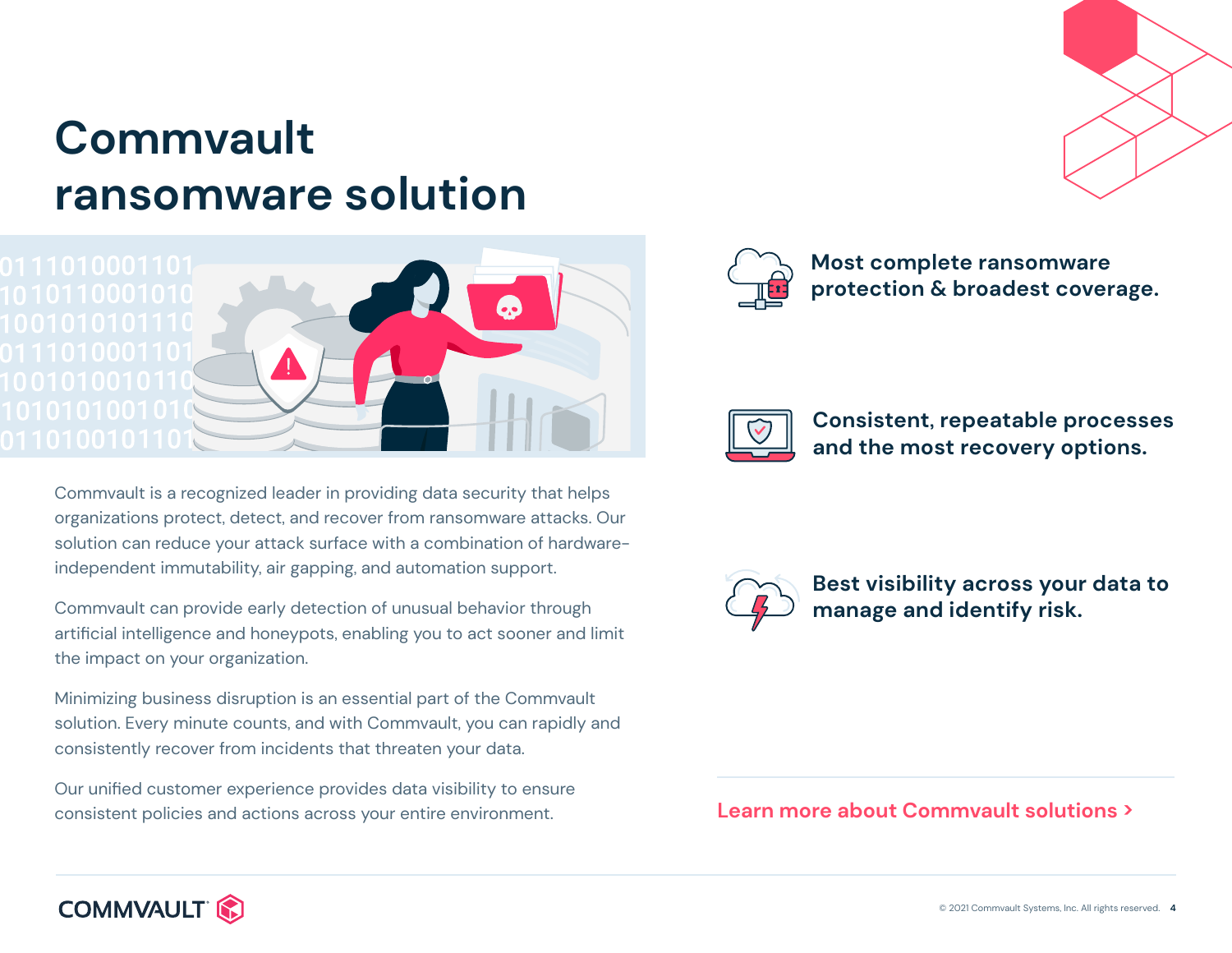## **A layered approach to protecting data**

Commvault follows a protection and recovery framework that ensures your organization is prepared for all kinds of cyberattacks. Based on the NIST framework, these five key elements work to protect an organization's data and quickly recover it in the event of a ransomware attack.

With Commvault, these organizations have been able to not only survive a ransomware attack but go on to thrive. The following case studies are just a few examples of how Commvault is helping organizations worldwide.



**[Learn more about Commvault approach >](https://cloud.kapostcontent.net/pub/9ae0f828-b8c1-422f-84cb-d3ddbcb0f537/the-multi-layered-approach-to-data-protection-and-recovery?kui=OUUPGBHBIvA0aWGTptxLNQ)**

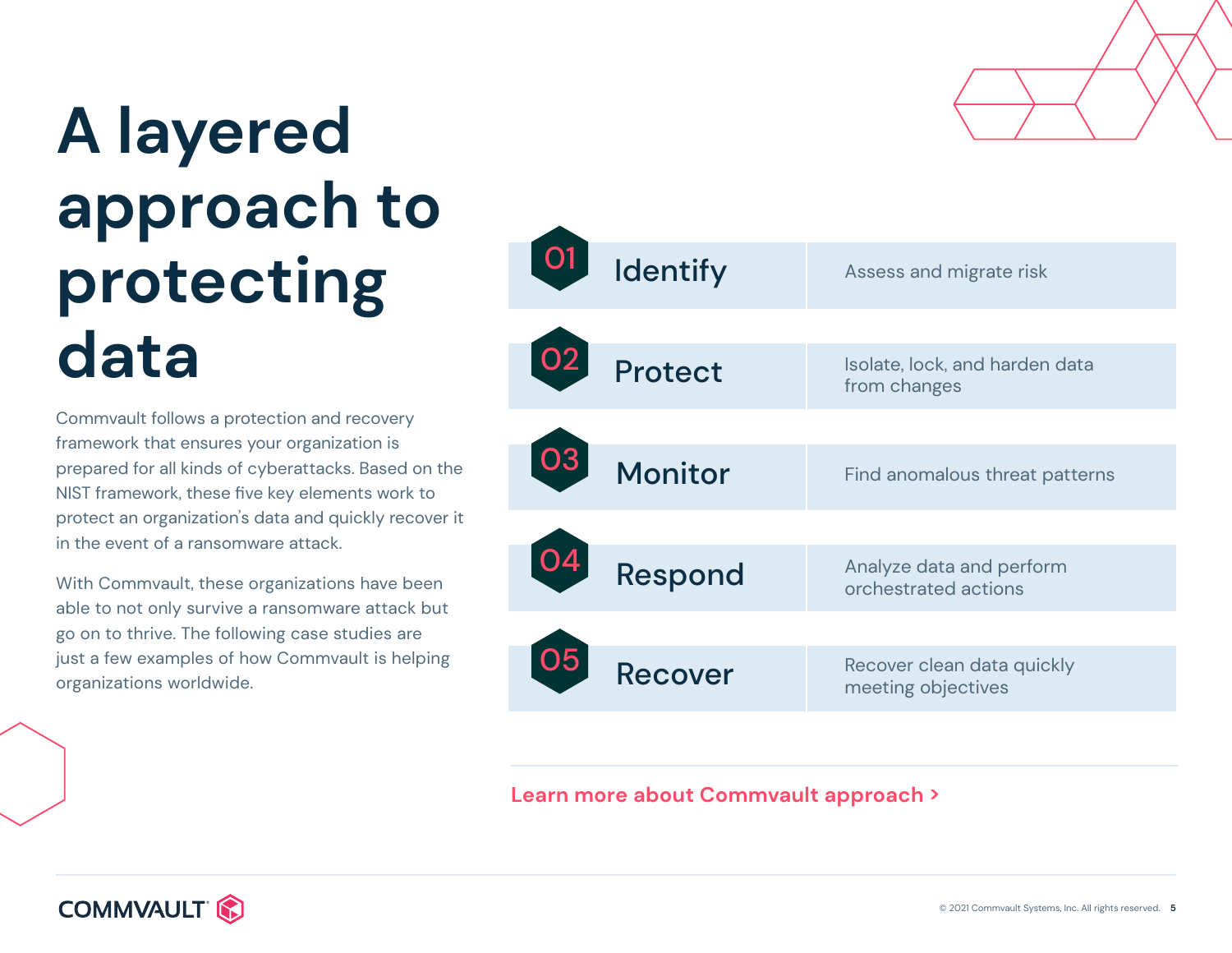

Alliant Credit Union is a not-for-profit financial cooperative with 450,000 members and more than 600 employees. As a digitally focused bank with only two physical locations, Alliant is keen on data protection. The organization cannot afford to put its data at risk.

### **Challenge**

The previous data protection solution required significant effort, and the IT staff were constantly dealing with issues. With its new solution, Alliant wanted to ensure that member services were not disrupted by downtime and improve recovery times for both disaster recovery sites.

#### **Solution**

Commvault helped with snapshot management and replication using the IntelliSnap® software that simplified backup and improved recovery times. Commvault also helped in eliminating manual processes, which accelerated disaster testing. Thanks to this solution, Alliant has more reliable backups and faster recovery times.

"Data recovery used to take an hour, but with Commvault we can restore it in minutes and all with point and click; it has eliminated a very tedious process."

Julio Arevalo, Manager of Systems Engineering

### **Alliant Credit Union gets faster and more reliable backups**



**90% reduction in recovery times at secondary site and 75% reduction at disaster recovery site**



**Decreased backup times from 30 hours to four hours using snapshots**



**Improved confidence in its backup process with a more reliable solution**

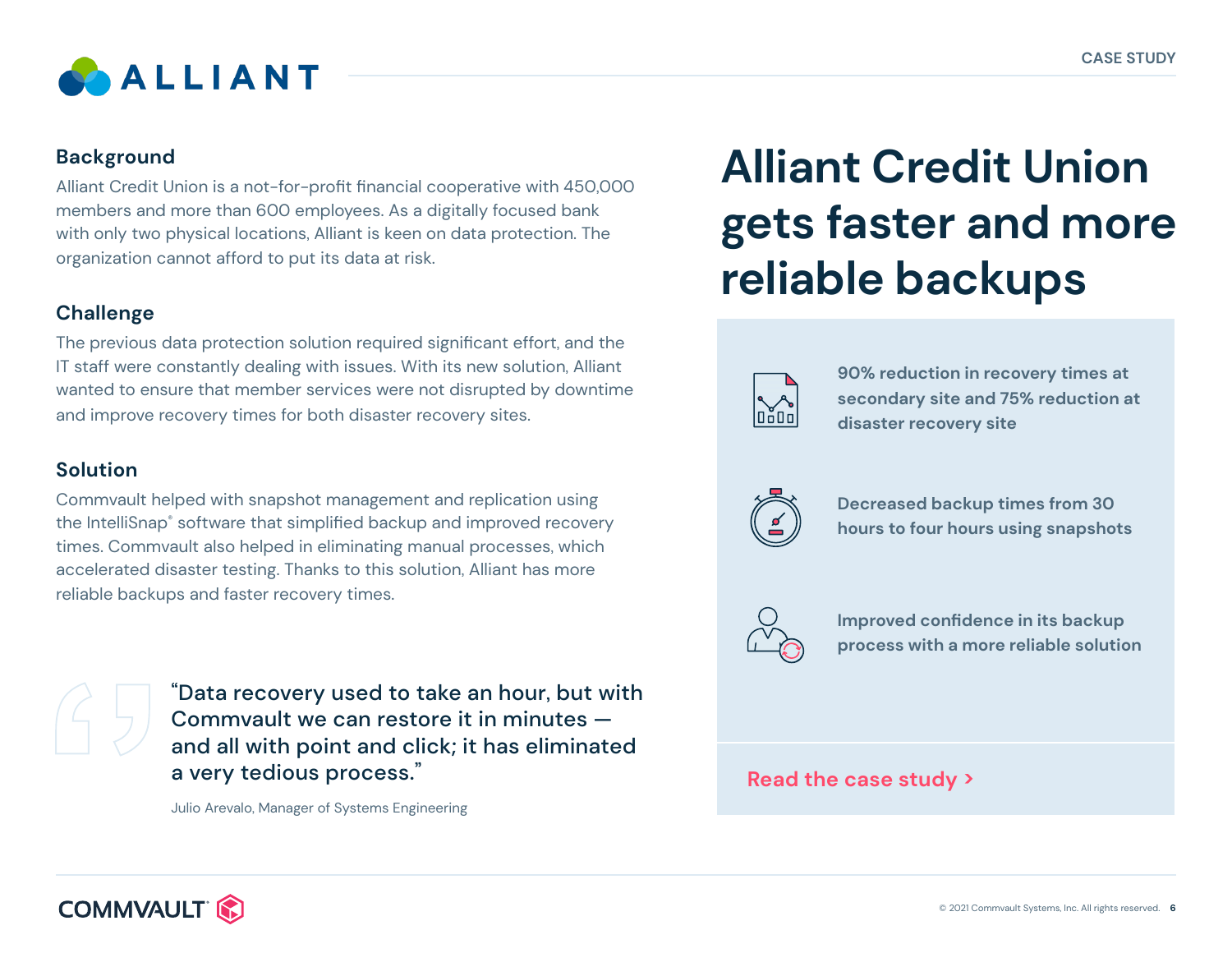

NPC Systems is a Korean ERP solutions provider that experienced a ransomware attack and could not recover some backup copies. After dealing with one attack, it was vital for the organization to ensure it wouldn't happen again.

### **Challenge**

NPC System needed to cut time for administrators to verify backup results and identify the reason for backup failures. Moreover, the company was experiencing very high licensing costs, which prevented future growth in system development.

#### **Solution**

NPC Systems deployed Commvault Complete™ Backup and Recovery to accelerate data backups and protect data across their database, applications, and operating systems. Reducing manual backup and recovery tasks is a bonus.



"By using Commvault Complete Backup & Recovery for secondary backup, we are confident that our data is secure and that we've eliminated the risk of data loss in the event of disasters and cyberattack."

Jeon Hyeon Seo, Team Leader | System Operation Unit

### **NPC System ensures data readiness**



**10x acceleration of backup speed** 



**50% reduction in backup and recovery tasks for administrators** 



**Ensured the business is prepared in the event of cyberattacks or natural disasters**

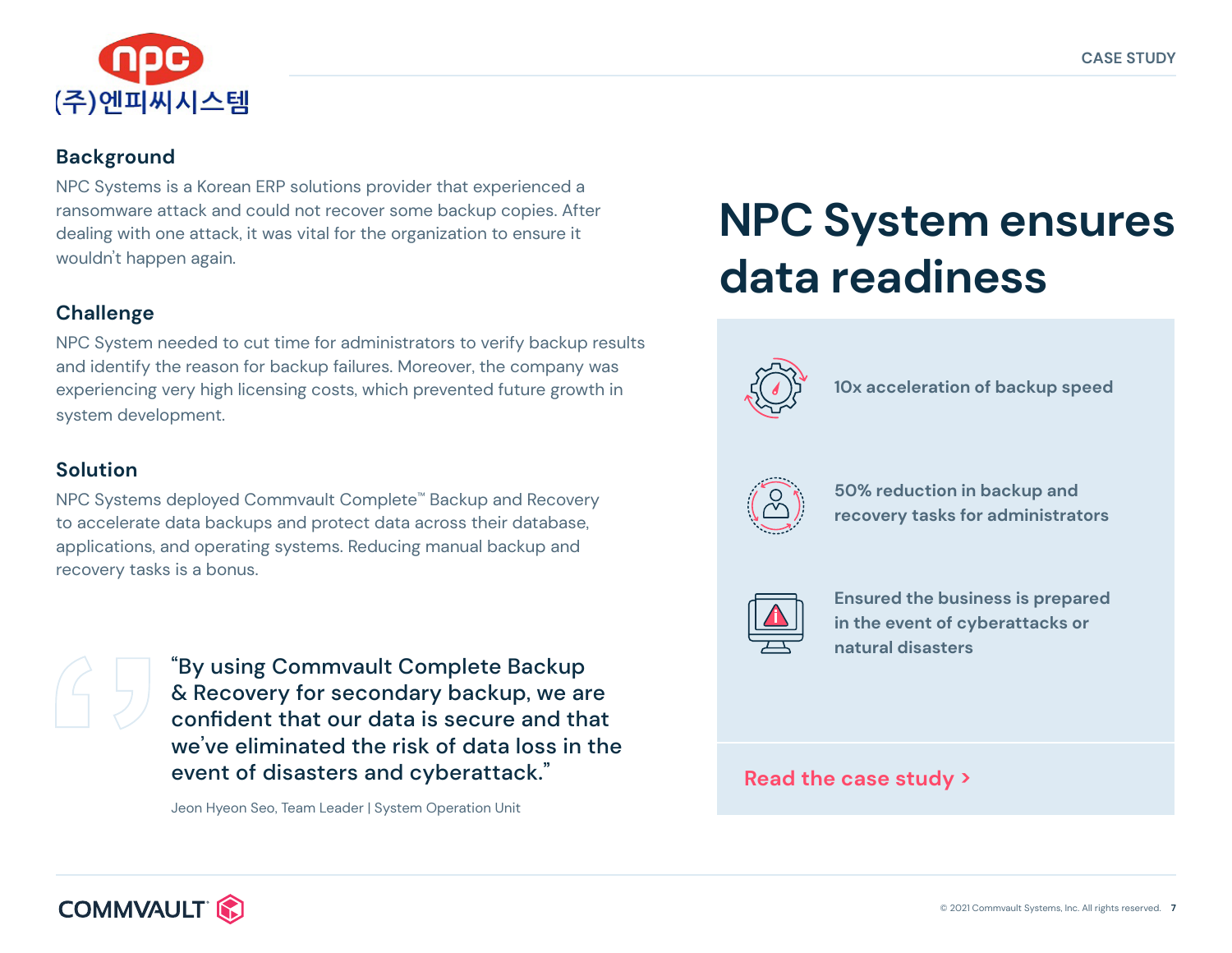

SAM Medical Center operates two hospitals in South Korea and has relationships with missionary hospitals in seven other countries. Due to the increasing numbers of ransomware attacks across the healthcare industry, SAM decision-makers made upgrading the institution's data security a key priority.

### **Challenge**

SAM Medical Center was manually cloning their data from the main storage system and needed to ensure sufficient storage devices. They also lacked an efficient and reliable disaster recovery system to avoid data loss and disruption to hospital operations. There was a high risk of human error while they were using manual backup procedures. The possible loss of patient records was a risk SAM leaders were unwilling to take.

### **Solution**

SAM Medical Center implemented Commvault Complete™ Data Protection across the two hospitals to help with their backup and disaster recovery. This reduced licensing costs enabled faster recovery, minimized hospital operations disruptions, and improved the overall data management efficiency using the solution's intuitive dashboard.

"It is not the best to have a situation where disaster recovery is needed. But Commvault gives us the confidence that we can respond immediately to unexpected events, such as a ransomware attack or data loss caused by user mistakes."

Sang-seok Park, Department Head of Information Strategy

### **SAM Medical Center gets support for critical hospital operations**



**10X increase in backup speed** 



**Gained integrated, reliable, and cost-effective solution to protect entire environment**



**40% data compression ratio through deduplication** 

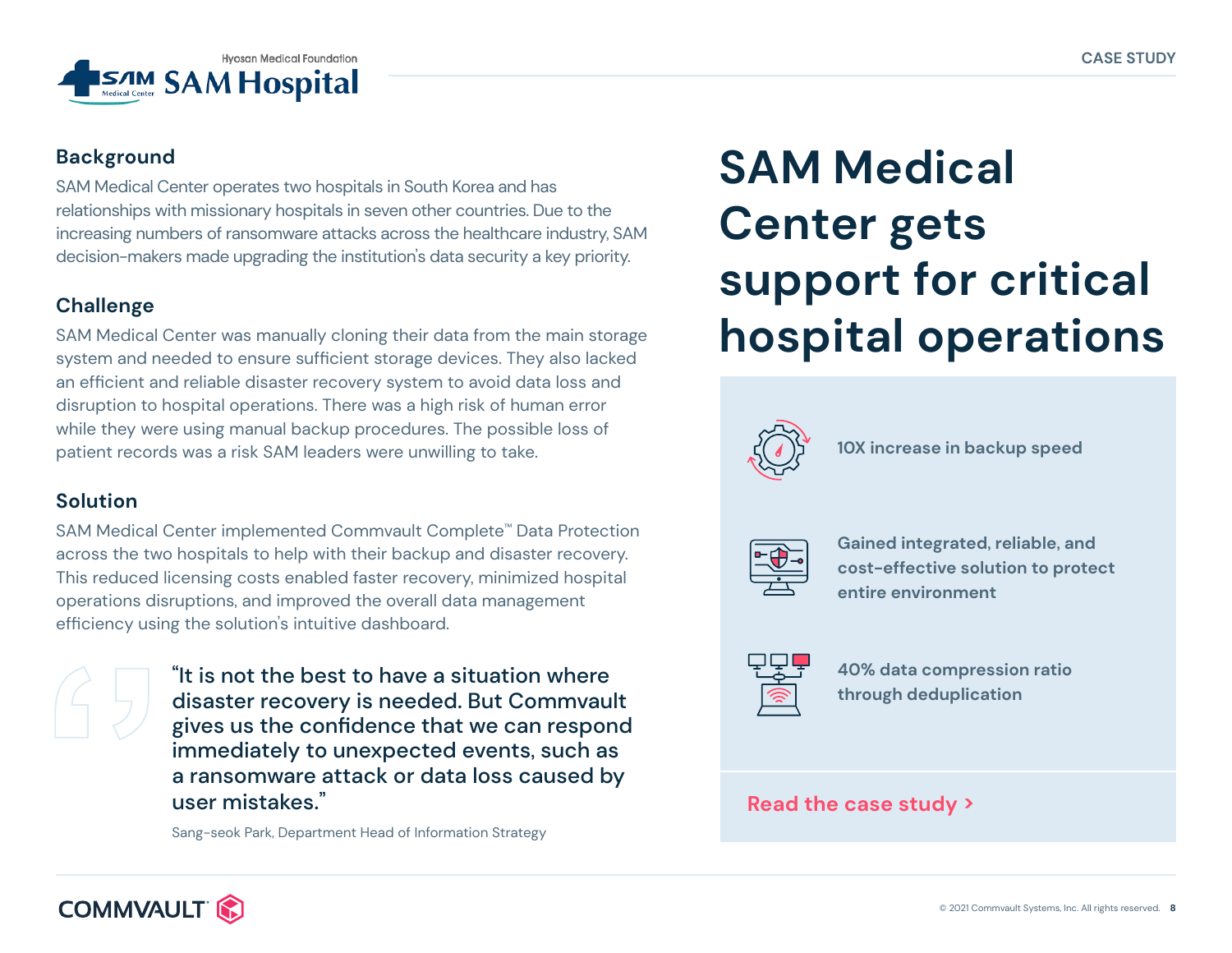

Emirates Steel is a producer of finished steel products that was looking to move to the cloud for greater efficiency and security while complying with the UAE's strict National Electronic Security Authority regulations.

### **Challenge**

The current day-to-day operations were inefficient and timeconsuming. Emirates Steel was using multiple backup systems, which limited IT staff productivity and complicated backup and recovery functionality.

#### **Solution**

Emirates Steel implemented Commvault Complete™ Backup and Recovery for its entire ERP backup and all the unstructured data from their departments. This drastically simplified the recovery process, maximized data space, and eased the adoption of new technologies.



"Commvault gives us confidence that we can recover rapidly from any scenario, including potential ransomware attacks."

Mohammed Azam, I.T. Infrastructure Head

### **Emirates Steel streamlines recovery process**



**Responsive, 24/7 support services**



**Simplified self-service recovery of the ERP system** 



**Maximum data space made available through deduplication**